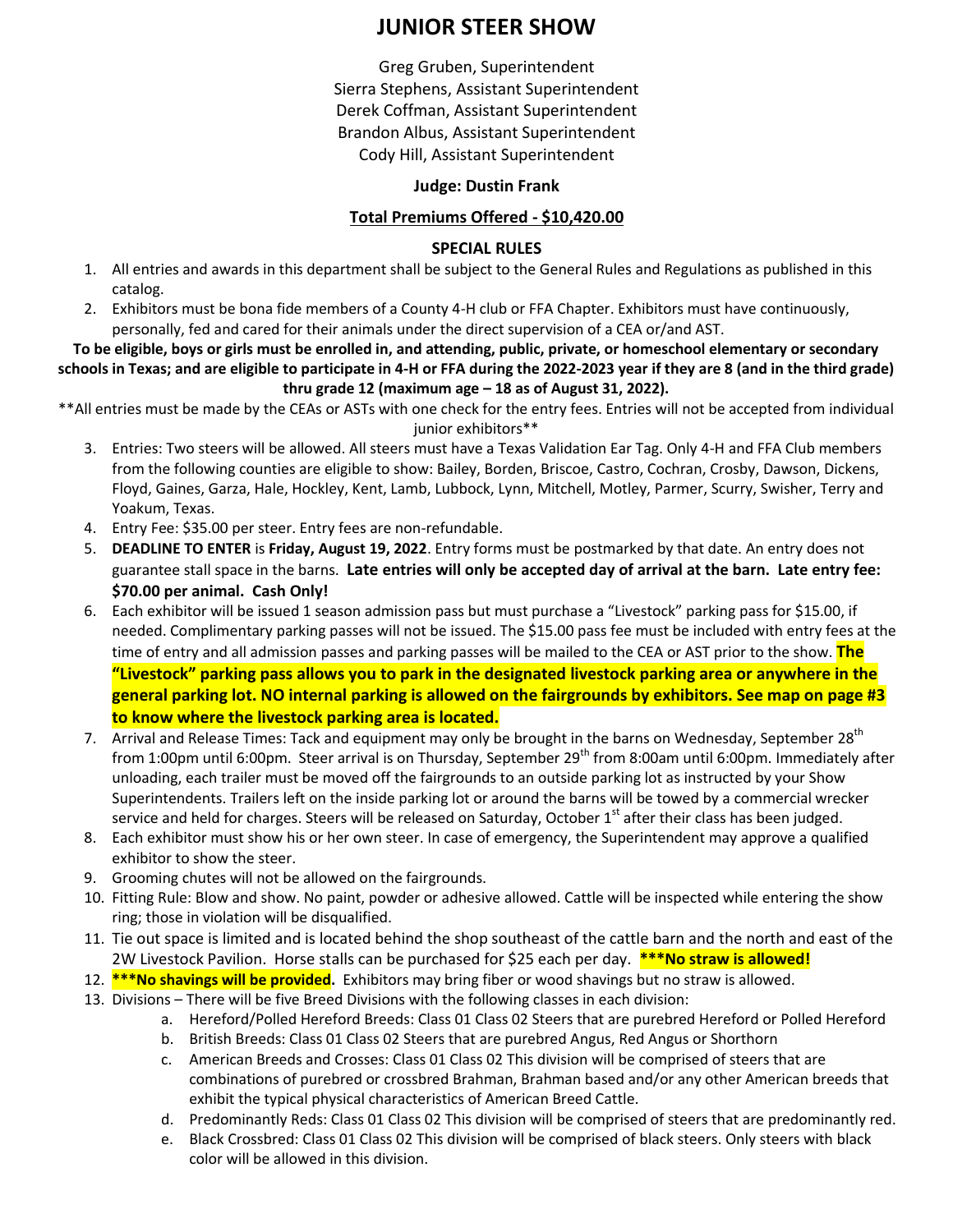- f. AOC: Class 01 Class 02 This division will be comprised of non-black steers. Only steers with no black color will be allowed in this division.
- **14. \*\*\*\*If entries justify the addition, the Superintendents may add one more class to each division. Classes will be broken at the discretion of the superintendents.**
- 15. Weigh/Classify: Turn in your own weights. Weight cards will be available at the livestock office or from any superintendent. Weight cards will be turned in at classifying that will begin at 10:00am on Friday, September  $30^{th}$ . On the day of weighing and classifying, exhibitors will be called by breed to the scales. Exhibitors will declare the breed of the steer by presenting the animal at the designated time for that breed. Any steer classified out of that breed division will not be allowed to declare an alternate breed and will be reclassified at the discretion of the 3-man classifying system. The decision of the classifiers is final. Steers will be classified in order: Hereford/Polled Hereford, British, ABC, Predominantly Reds, Black Crossbred, and AOC. All weight cards must be turned in at classification by Noon on Friday, September  $30<sup>th</sup>$ .

## **\*One set of portable scales allowed per county 4-H group or FFA Chapter. Official scales will be provided.**

- 16. Top (2) placing steers will be re-weighed (or others) at Superintendents discretion with 5% weigh-back allowed.
- 17. Champions: A Breed Champion and Reserve Breed Champion will be selected from the First and Second place steers in each of the classes in the six Breed Divisions. The Grand Champion and Reserve Grand Champion will be selected from these Breed/Reserve Breed Champions.
- 18. Judging: Judging will begin at 11:00am on Saturday, October  $1^{st}$ . if the heifer show is over; if not, we will begin the Steer Show after the conclusion of the heifer show but in no case will the steer show begin prior to 11:00am. Steers will be judged in the order that classes are listed in the premium book. (Hereford/Polled Hereford, British, American Breeds and Crosses, Predominantly Red, Black Crossbred, and AOC)
- 19. Premium checks will be mailed after the fair is over.

### **PREMIUMS**

Premium money will be paid and ribbons given in each class as follows: Belt Buckles will be awarded to all Breed and Reserve Breed Champion in the Steer Show.

| <b>Class</b>          | 4 st  | 2 <sub>nd</sub> | ra د | ⊿™   | $E^{\text{th}}$ | ⊂™   | →τn                         | $R^{In}$ |  |
|-----------------------|-------|-----------------|------|------|-----------------|------|-----------------------------|----------|--|
| 01                    | \$100 | \$85            | \$75 | \$65 | \$55            | \$45 | \$35                        | \$30     |  |
| 02                    | \$100 | \$85            | \$75 | \$65 | \$55            | \$45 | \$35                        | \$30     |  |
| 03 – Champion         |       |                 |      |      |                 |      | \$200 plus Rosette & Buckle |          |  |
| 04 – Reserve Champion |       |                 |      |      |                 |      | \$100 plus Rosette & Buckle |          |  |

### **DIVISION 32 – HEREFORD/POLLED HEREFORD**

#### **DIVISION 33 – BRITISH BREEDS**

| <b>Class</b>          | . st                                         | ⊸nd  | ∽"¤  | $\mathbf{A}^{\text{tn}}$ | −™   | 6''  | π،                          | $R^{\text{III}}$ |
|-----------------------|----------------------------------------------|------|------|--------------------------|------|------|-----------------------------|------------------|
| 01                    | \$100                                        | \$85 | \$75 | \$65                     | \$55 | \$45 | \$35                        | \$30             |
| 02                    | \$100                                        | \$85 | \$75 | \$65                     | \$55 | \$45 | \$35                        | \$30             |
|                       | \$200 plus Rosette & Buckle<br>03 – Champion |      |      |                          |      |      |                             |                  |
| 04 – Reserve Champion |                                              |      |      |                          |      |      | \$100 plus Rosette & Buckle |                  |